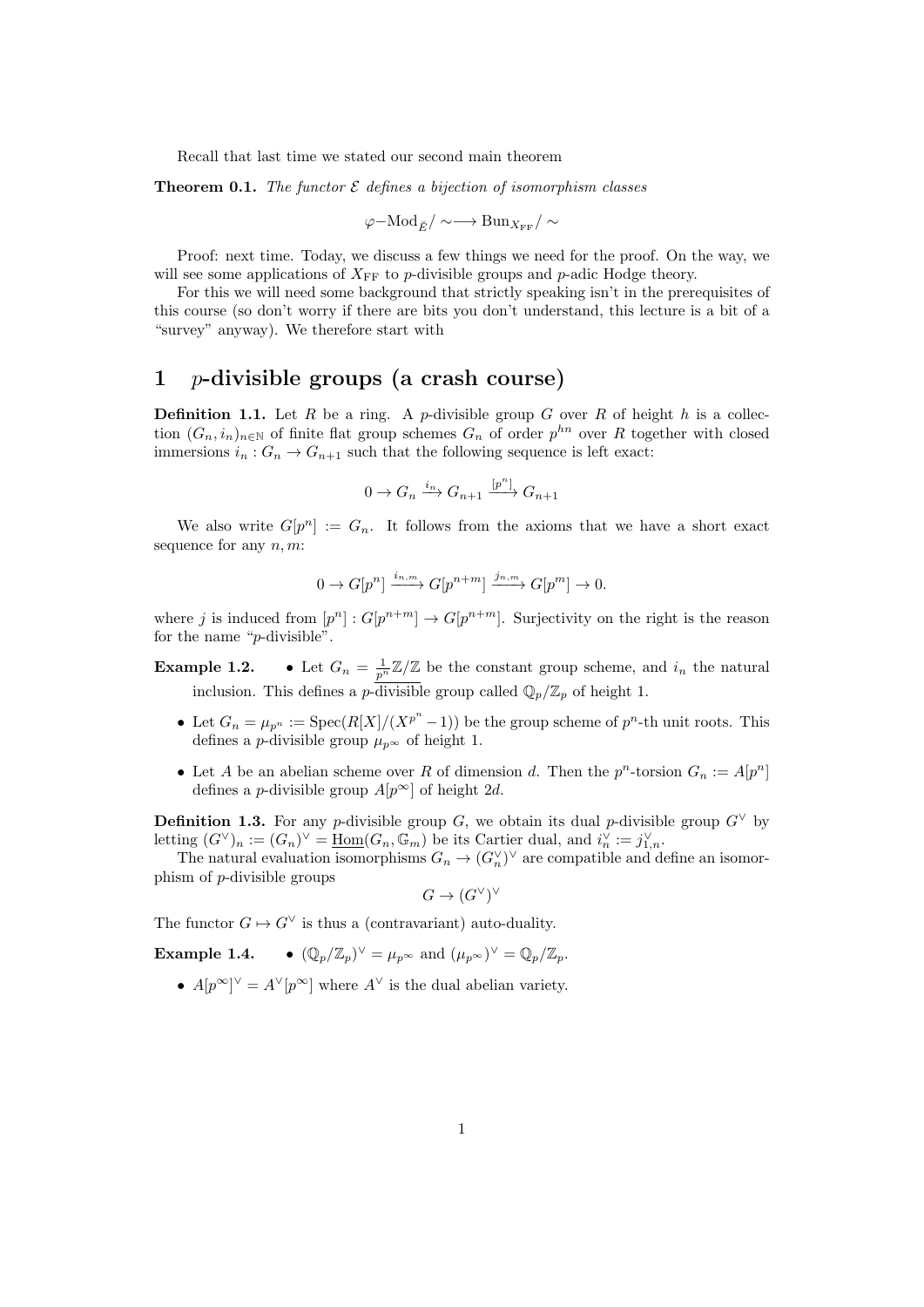#### 1.1 Tate modules

We now specialise to the case of C a complete algebraically closed extension of  $\mathbb{Q}_p$  and  $R = \mathcal{O}_C$ . This is the case we shall focus on today.

**Definition 1.5.** For a *p*-divisible group G over  $\mathcal{O}_C$ , we define its Tate module to be

$$
T_p G := \varprojlim \left( \xrightarrow{[p]} G[p^2](C) \xrightarrow{[p]} G[p](C) \to 1 \right).
$$

**Example 1.6.** • We have  $T_p(\mathbb{Q}_p/\mathbb{Z}_p) = \mathbb{Z}_p$ .

- We write  $T_p\mu_{p^\infty} =: \mathbb{Z}_p(1)$  for the Tate module of  $\mu_{p^\infty}$  over  $\mathcal{O}_C$ . It is isomorphic to  $\mathbb{Z}_p$ , but the isomorphism depends on a choice of compatible  $\zeta_{p^n}$ . For any  $\mathbb{Z}_p$ -module M and  $n \in \mathbb{Z}$  we set  $M(n) := M \otimes_{\mathbb{Z}_p} \mathbb{Z}_p(1)^{\otimes n}$  (interpreted as the module dual for  $n < 1$ )
- $T_p(A[p^{\infty}]) = T_pA$ . This can be canonically identified with the dual of  $H^1_{\text{\'et}}(A, \mathbb{Z}_p)$  (and when we work over any field  $K$ , this identification is Galois equivariant).

**Lemma 1.7.** 1. There is a natural isomorphism of  $\mathbb{Z}_p$ -modules  $T_pG = \text{Hom}(\mathbb{Q}_p/\mathbb{Z}_p, G)$ .

2. The natural map  $T_pG = \text{Hom}(\mathbb{Q}_p/\mathbb{Z}_p, G) \stackrel{\sim}{\longrightarrow} \text{Hom}(G^{\vee}, \mu_{p^{\infty}})$  defines a perfect pairing

$$
T_p G \times T_p G^{\vee} \to T_p \mu_{p^{\infty}} = \mathbb{Z}_p(1).
$$

*Proof.* Exercise. Use  $\text{Hom}(\mathbb{Q}_p/\mathbb{Z}_p, G) \xrightarrow{T_p(\cdot)} \text{Hom}(\mathbb{Z}_p, T_p G) \xrightarrow{ev(1)} T_p G$ 

For  $G = A[p^{\infty}]$ , this duality pairing can be identified with the Weil pairing.

#### 1.2 Dieudonne modules

It is an important task in arithmetics to classify all  $p$ -divisible groups over a given ring. This was first known for perfect fields  $k$  of characteristic  $p$ :

**Theorem 1.8** (Dieudonné, Cartier (60's)). Let k be a perfect field of characteristic p. Then there is an exact equivalence of categories

 $M: \{p\text{-divisible groups over } k\} \to \{Dieudonné modules over W(k)\}.$ 

Here a Dieudonné module is a finite free  $W(k)$ -module together with a  $\varphi$ -linear action of an operator F and a  $\varphi^{-1}$ -linear action of an operator V such that  $FV = p = VF$ .

Actually, they prove this for finite flat group schemes, the case of  $p$ -divisible groups follows. In fact, p-divisible groups where historically introduced after this.

**Remark 1.9.** In this setting, one often instead uses a *contra*-variant version of Dieudonné modules, making the above an anti-equivalence. We will today use the covariant version. The two can be translated into each other via the auto-duality  $G \mapsto G^{\vee}$ . Note: Going from contra to co does not affect the linearity properties of  $F$  and  $V$ , but it means that now  $F$ on M corresponds to V on G and vice versa.

Nowadays, one can classify p-divisible groups in many more cases e.g. over perfectoid bases (see ARGOS). Grothendieck–Messing and Berthelot–Breen–Messing (70') extended the definition of Dieudonné-modules to any ring R on which  $p$  is nilpotent, using the formalism of the crystalline site. Important for us is the following case:

Let C be as before and consider the semi-perfect ring  $\mathcal{O}_C/p$ . Recall that we had defined a ring  $\mathbb{A}_{\text{inf}} \to A_{\text{crys}}$  ("adjoin things of the form  $p^n/n!$  so you can do log")

 ${1:p-div-groups-1}$ 

 $\Box$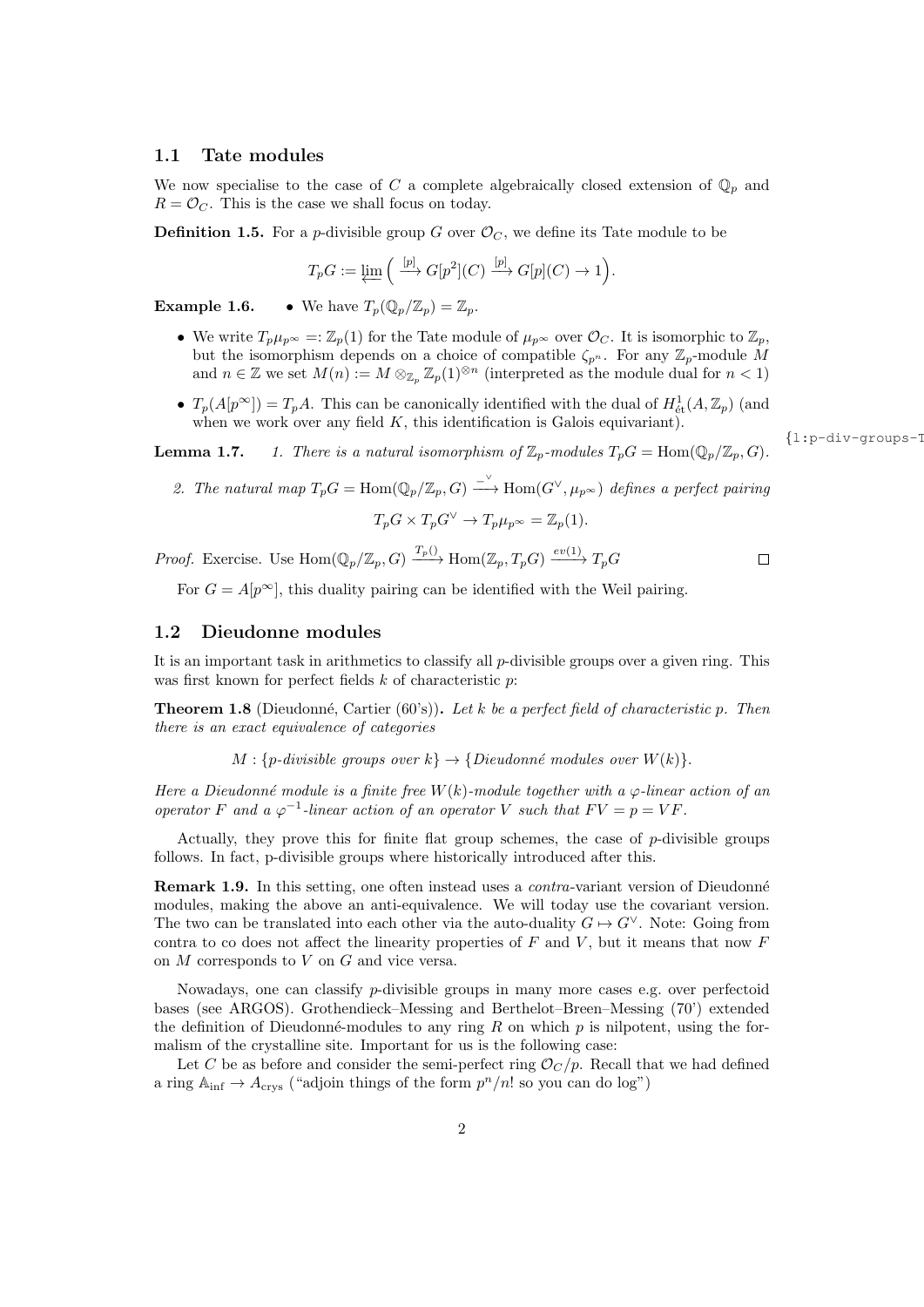**Definition 1.10.** A Dieudonné-module over  $\mathcal{O}_C/p$  is a finite free  $A_{\text{crys}}$ -module M together with linear operators

$$
F: M \otimes_{A_{\text{crys}}, \varphi} A_{\text{crys}} \to M
$$
  

$$
V: M \to M \otimes_{A_{\text{crys}}, \varphi} A_{\text{crys}}
$$

such that  $FV = p = VF$ .

Proposition 1.11 (Grothendieck–Messing, Scholze–Weinstein). There is a fully faithful covariant functor

 $M_{\text{crys}}(-): \{p\text{-}divisible\text{ groups over }\mathcal{O}_C/p\} \to \{Dieudonné\text{ modules over }A_{\text{crys}}\}.$ 

We have  $\text{rk}(M_{\text{crys}}(G)) = \text{ht}(G)$  and  $M_{\text{crys}}(G^{\vee}) = M_{\text{crys}}(G)^{\vee}$ , the  $A_{\text{crys}}$ -module dual.

**Example 1.12.** •  $M(\mathbb{Q}_p/\mathbb{Z}_p) = A_{\text{crys}}$  with  $F = p, V = 1$ .

- $M(\mu_{p^{\infty}}) = A_{\text{crys}}$  with  $F = 1, V = p$ .
- $M(A[p^{\infty}])^{\vee} = H^1_{\text{crys}}(A_{\mathcal{O}_C/p}|A_{\text{crys}})$  can be naturally identified with the crystalline cohomology, in a way that identifies F with the Frobenius  $\varphi$ .

Explain why  $F = p$  for the étale group scheme: This is because we dualised.

#### 2 connection to  $p$ -adic Hodge theory

Question: How can one compare  $T_pG$  and  $M(G_{\mathcal{O}_C/p})$ , can one perhaps recover one from the other? In the case of  $G = A[p^{\infty}]$  for an abelian variety A over  $\mathcal{O}_C$ , this is essentially asking how to compare  $H^1_{\text{\'et}}(A_C, \mathbb{Z}_p)$  and  $H^1_{\text{crys}}(A_{\mathcal{O}_C/p}|A_{\text{crys}})$ .

The mathematical field studying such comparison isomorphisms between p-adic cohomology theories is p-adic Hodge theory.

**Theorem 2.1** ([\[BMS,](#page-9-0) Theorem 14.5.(i)], '16). Let X be a smooth proper formal scheme over  $\mathcal{O}_C$ . Then for any  $i \geq 0$ , we have an étale-crystalline comparison isomorphism

$$
H^i_{\mathrm{\acute{e}t}}(X_C,\mathbb{Z}_p)\otimes_{\mathbb{Z}_p}B_{\mathrm{crys}}=H^i_{\mathrm{crys}}(X_{{\mathcal O}_C/p}|A_{\mathrm{crys}})\otimes_{A_{\mathrm{crys}}}B_{\mathrm{crys}}.
$$

**Remark 2.2.** • We think of this as a *p*-adic analogue of the following complex comparison isomorphism: Let  $Y$  be a smooth variety over  $\mathbb{C}$ , then

$$
H^i_{\text{sing}}(Y(\mathbb{C}), \mathbb{Z}) \otimes_{\mathbb{Z}} \mathbb{C} = H^i_{\text{dR}}(Y|\mathbb{C}).
$$

In the p-adic version, the role of the ring of periods  $\mathbb C$  (that one needs for the Poincaré-Lemma) is played by the ring  $B_{\text{crys}}$ .

• If X comes via base-change from  $\mathcal{O}_K$  for  $K|\mathbb{Q}_p$  finite, this is already due to Tsuji, after previous work by Fontaine–Messing, Bloch–Kato and Faltings). One can then also identify the Galois actions on both sides. In particular, this shows that the  $p$ -adic Galois representation  $V_p(G) := T_p(G) \otimes_{\mathbb{Z}_p} \mathbb{Q}_p$  is "crystalline", i.e. we have

$$
\dim_{\mathbb{Q}_p} V_p(G) = \dim_{\mathbb{Q}_p} (V_p(G) \otimes_{\mathbb{Q}_p} B_{\mathrm{crys}})^{G_K}
$$

is an isomorphism.

Back to  $p$ -divisible groups. It turns out that such a comparison holds more generally: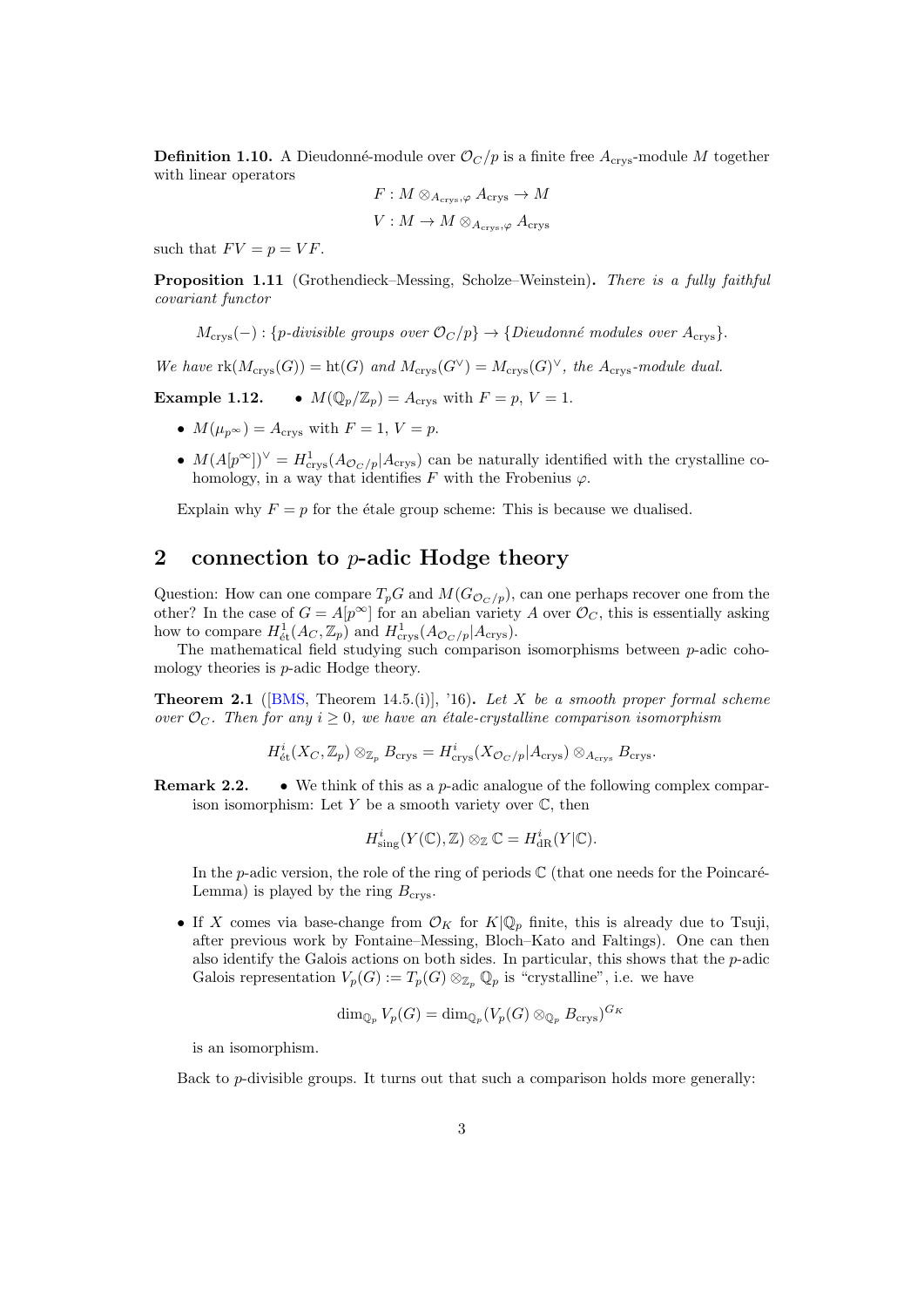{prop:T\_pG vs M(G)}

<span id="page-3-1"></span>**Proposition 2.3.** Let G be a p-divisible group over  $\mathcal{O}_C$ . We write  $M(G)$  for the Dieudonnémodule associated to  $G_{\mathcal{O}_C/p}$ . Then there is a natural  $\varphi$ -equivariant isomorphism

$$
\beta_G: T_p G \otimes_{\mathbb{Z}_p} B_{\text{crys}} = M(G) \otimes_{A_{\text{crys}}} B_{\text{crys}}.
$$

After tensoring up to  $B_{\mathrm{dR}}^{+}$ , the respective  $B_{\mathrm{dR}}^{+}$ -sublattices satisfy

$$
T_pG \otimes_{\mathbb{Z}_p} B_{\mathrm{dR}}^+ \subseteq \Xi := M(G) \otimes_{A_{\mathrm{crys}}} B_{\mathrm{dR}}^+ \subseteq t^{-1}(M(G) \otimes_{A_{\mathrm{crys}}} B_{\mathrm{dR}}^+).
$$

So we are essentially proving the crystalline comparison Theorem for abelian varieties!

Sketch of proof. We'll construct  $\beta_G$  and an inverse: Recall that  $T_pG = \text{Hom}(\mathbb{Q}_p/\mathbb{Z}_p, G)$ . Given any  $\alpha : \mathbb{Q}_p/\mathbb{Z}_p \to G$ , we can apply  $M(-)$  to get a  $\varphi$ -equivariant map

$$
M(\alpha) \colon M(\mathbb{Q}_p/\mathbb{Z}_p) \to M(G).
$$

We define  $\beta_G$  by sending  $\alpha$  to the image of 1. Extending  $\mathbb{Z}_p$ -linearly, this defines a map

$$
T_pG\otimes_{\mathbb{Z}_p}A_{\mathrm{crys}}\to M(G).
$$

To show that this is an isomorphism after inverting  $p$  and  $t$ , we construct a (generic) inverse mapping using the dual: Applying the discussion so far to  $G^{\vee}$ , we obtain a map

<span id="page-3-0"></span>
$$
\beta_{G^{\vee}}: T_p(G^{\vee}) \otimes_{\mathbb{Z}_p} A_{\text{crys}} \to M(G^{\vee}). \tag{1} \tag{beta_G^{\vee} \text{vee}}
$$

The inverse will be induced by its  $A_{\text{crys}}$ -module dual  $(\beta_{G^{\vee}})^{\vee}$  (this is a common trick).

Using  $M(G^{\vee}) = M(G)^{\vee}$ , we have a natural isomorphism

$$
M(G) = M(G^{\vee})^{\vee}
$$

(this is an isomorphism by full faithfulness of  $M$  but we don't need this). On the other hand, we have by Lemma [1.7.](#page-0-0)2

$$
T_p(G^{\vee}) = \text{Hom}(T_pG, T_p\mu_{p^{\infty}}) = (T_pG)^{\vee} \otimes_{\mathbb{Z}_p} \mathbb{Z}_p(1).
$$

Recall  $A_{\text{crys}}(-1) := (A_{\text{crys}} \otimes_{\mathbb{Z}_p} \mathbb{Z}_p(1))^{\vee}$  $A_{\text{crys}}(-1) := (A_{\text{crys}} \otimes_{\mathbb{Z}_p} \mathbb{Z}_p(1))^{\vee}$  $A_{\text{crys}}(-1) := (A_{\text{crys}} \otimes_{\mathbb{Z}_p} \mathbb{Z}_p(1))^{\vee}$ . Upon applying duals to (1), we then obtain a map

$$
M(G) = M(G^{\vee})^{\vee} \xrightarrow{(\beta_{G^{\vee}})^{\vee}} (T_p(G^{\vee}) \otimes_{\mathbb{Z}_p} A_{\text{crys}})^{\vee} = T_p G \otimes_{\mathbb{Z}_p} A_{\text{crys}}(-1).
$$

Using the natural  $B_{\text{crys}}^+$ -linear isomorphism

$$
\mathbb{Z}_p(1) \otimes_{\mathbb{Z}_p} B^+_{\text{crys}} \to tB^+_{\text{crys}}, \quad \epsilon^a \otimes x \mapsto \log(\epsilon^a) \cdot x = t \cdot a \cdot x,
$$

we thus get a map

$$
M(G) \otimes B_{\text{crys}}^+ \to T_p G \otimes_{\mathbb{Z}_p} B_{\text{crys}}^+(-1) \to T_p G \otimes_{\mathbb{Z}_p} t^{-1} B_{\text{crys}}^+
$$

One can check that after passing to  $B_{\text{crys}} = B_{\text{crys}}^+[\frac{1}{t}]$ , this defines an inverse to  $\beta_G$ .  $\Box$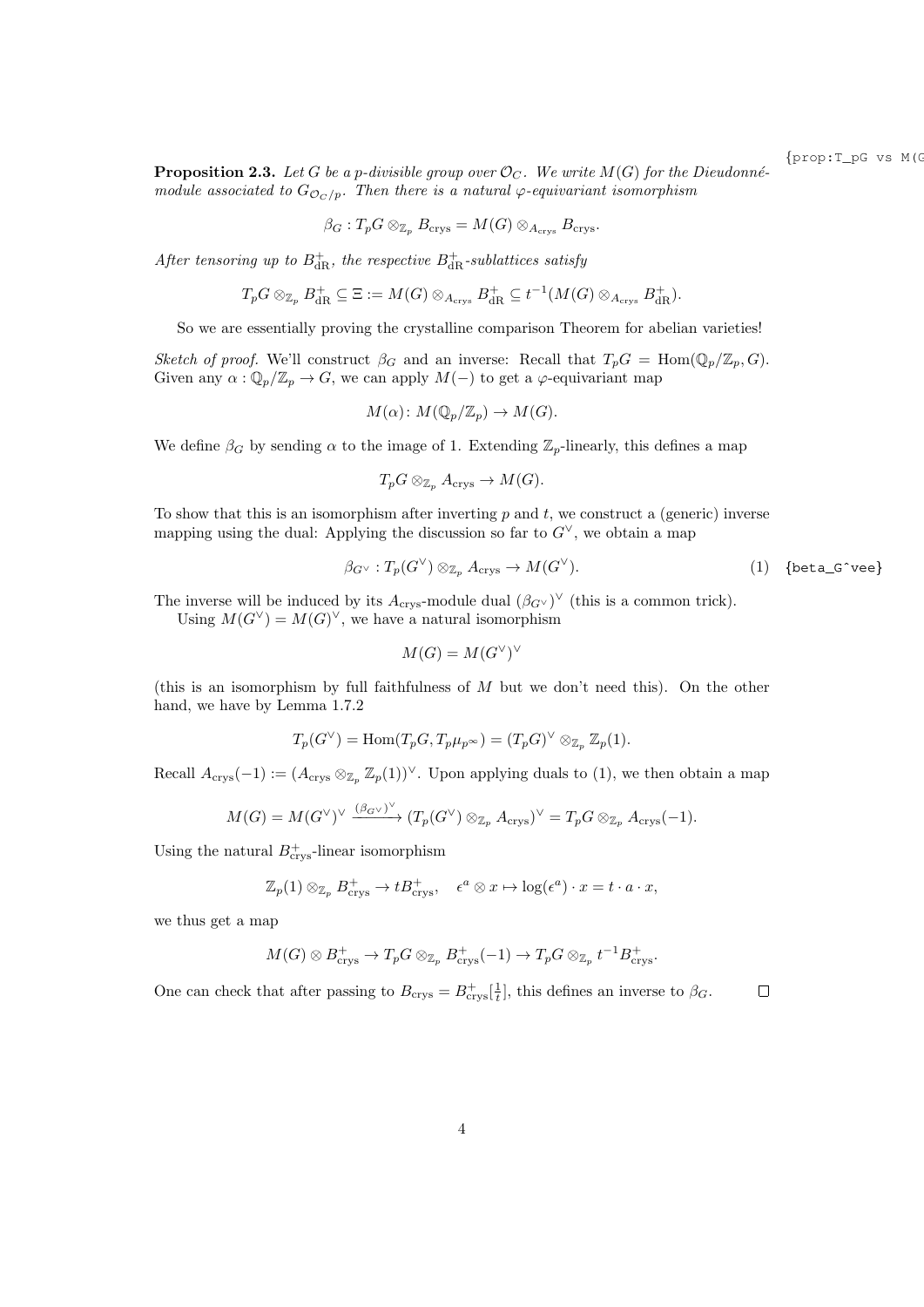## 3 vector bundles on the Fargues–Fontaine curve

Today  $E = \mathbb{Q}_p$ ,  $\pi = p$ . Recall that  $X_{\text{FF}} = \text{Proj}(P) = \text{Proj}(\bigoplus_{d \geq 0} (B_{\text{crys}}^+)^{\varphi = p^d})$  is the Fargues-Fontaine curve, a Dedekind scheme over  $\mathbb{Q}_p$ . Recall also that the natural morphism

$$
\theta: A_{\inf} \to \mathcal{O}_C
$$

defines a point  $\infty \in X_{\text{FF}}$  with associated closed immersion

$$
i_{\infty}
$$
: Spec $(C) \to X_{FF}$ .

By definition, the completion of  $X_{FF}$  at this point is given by

$$
\mathrm{Spec}(\mathbb{B}_{\mathrm{dR}}^+)\to X_{\mathrm{FF}}
$$

where  $\mathbb{B}_{\text{dR}}^+$  is a DVR with pseudo-uniformiser  $t = \log([\epsilon]), \epsilon = (1, \zeta_p, \zeta_{p^2}, \dots)$ .

Here the element t is already defined in the smaller ring  $\mathbb{A}_{\text{inf}} \to \mathbb{A}_{\text{crys}} \to \mathbb{B}_{\text{dR}}^+$ . Moreover,

- $B_{\text{crys}}^+ = \mathbb{A}_{\text{crys}}\left[\frac{1}{p}\right],$
- $B_{\text{crys}} = B_{\text{crys}}^+\left[\frac{1}{t}\right],$
- $B_{\text{dR}} = B_{\text{dR}}^+[\frac{1}{t}],$  a discretely valued field.

The Fargues–Fontaine curve organises all these p-adic period rings in a nice, geometric way.

**Definition 3.1.** Let G be a *p*-divisible group over  $\mathcal{O}_C/p$ . We can associate to G a quasicoherent sheaf on  $X_{\text{FF}}$  by setting

$$
\mathcal{E}(G) := \left(\bigoplus_{d \geq 0} M_{\text{crys}}(G)[\tfrac{1}{p}]^{\varphi = p^d}\right) \sim.
$$

We will soon see that this is in fact a vector bundle of rank  $\text{ht} G$ .

By Proposition [2.3,](#page-3-1) there is a natural morphism

 $\beta_G: T_pG \otimes_{\mathbb{Z}_p} \mathcal{O}_{X_{\text{FF}}} \to \mathcal{E}(G)$ 

that is an isomorphism over the locus  $X_{FF} \setminus {\infty}$  where t is invertible:

$$
\mathrm{Spec}(C) \xrightarrow{\iota_\infty} X_{\mathrm{FF}} \longleftarrow X_{\mathrm{FF}} \setminus \{\infty\}
$$

Corollary 3.2. Let  $\mathcal{F} := T_p(G) \otimes_{\mathbb{Z}_p} \mathcal{O}_{X_{\text{FF}}}$ . Then there is a natural short exact sequence of sheaves on  $X_{\text{FF}}$ 

$$
0 \to \mathcal{F} \xrightarrow{\beta_G} \mathcal{E}(G) \to i_{\infty *}W \to 0
$$

where W is the fin. dim. C-vector space given by the image of  $M(G) \otimes_{A_{\text{crys}}} B^+_{\text{dR}}$  under

$$
T_p G \otimes_{\mathbb{Z}_p} t^{-1} B_{\mathrm{dR}}^+ \xrightarrow{\mathrm{id} \otimes \theta(-1)} T_p G \otimes_{\mathbb{Z}_p} C(-1).
$$

*Proof.* It is clear that the cokernel of  $\mathcal{F} \to \mathcal{E}(G)$  is supported at  $\infty$ . To calculate the stalk at  $\infty$ , we need to reduce mod C, i.e. tensor with  $B_{\text{crys}}^+ \to \mathbb{B}_{\text{dR}}^+ \to C$ . We then use the diagram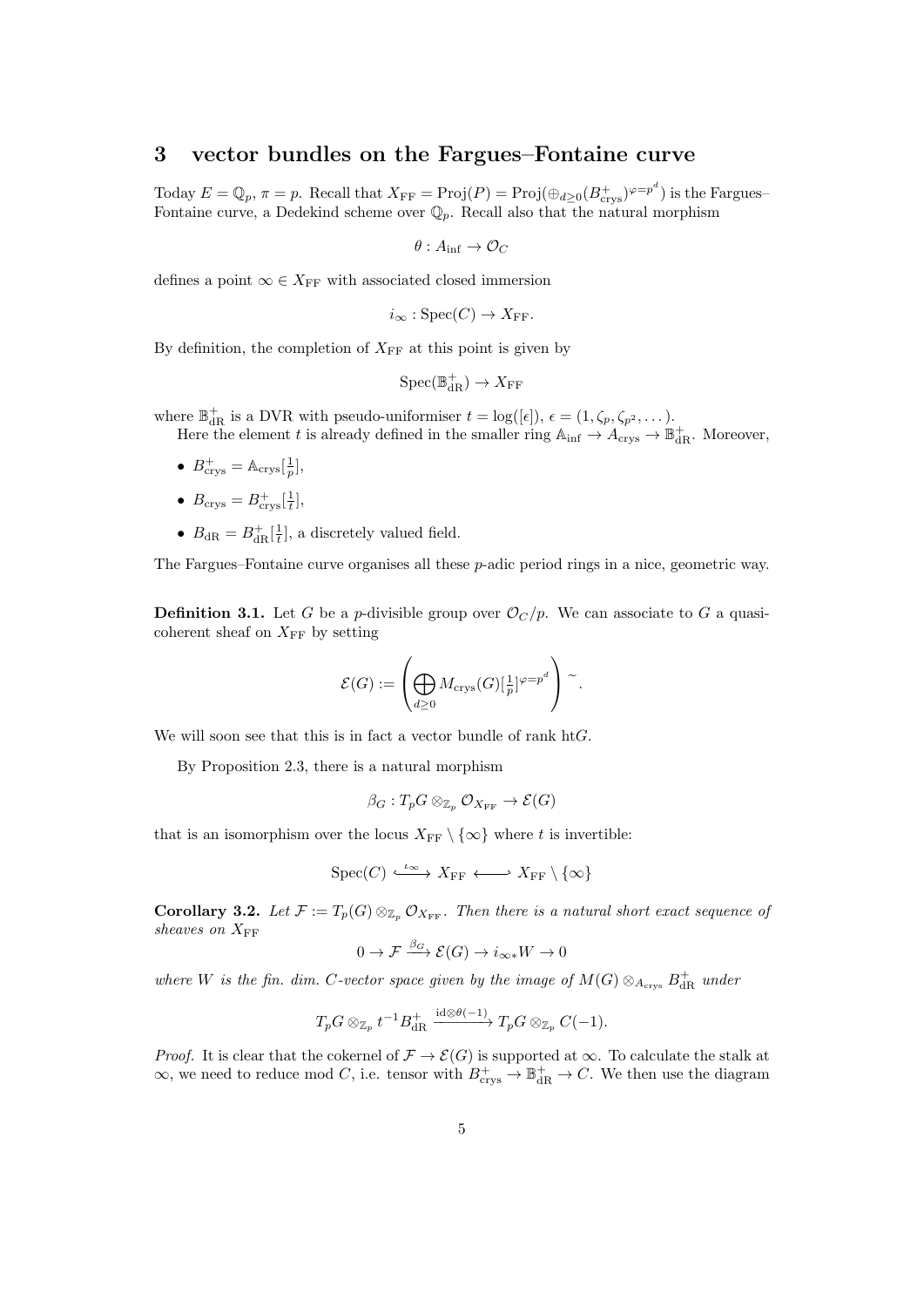$$
\begin{array}{ccccccc}\n0 & \xrightarrow{\qquad} & T_p G \otimes \mathbb{B}_{\text{dR}}^+ & \xrightarrow{\qquad} & M(G) \otimes \mathbb{B}_{\text{dR}}^+ & \xrightarrow{\qquad} & \text{coker} & \xrightarrow{\qquad} & 0 \\
 & & & & & & \\
0 & \xrightarrow{\qquad} & T_p G \otimes \mathbb{B}_{\text{dR}}^+ & \xrightarrow{\qquad} & T_p G \otimes t^{-1} \mathbb{B}_{\text{dR}}^+ & \xrightarrow{\text{id} \otimes \theta(-1)} & T_p G \otimes C(-1) & \xrightarrow{\qquad} & 0.\n\end{array}
$$

**Definition 3.3.** A short exact sequence on  $X_{FF}$  of the form

 $0 \to \mathcal{F} \xrightarrow{\beta} \mathcal{F}' \to i_{\infty *}W \to 0$ 

where  $\mathcal{F}, \mathcal{F}'$  are vector bundles and W is a finite dimensional C-vector space is called a minuscule modification. We have thus defined a functor (important for next time)

{p-divisible groups over  $\mathcal{O}_C$ }  $\rightarrow$  {minuscule modifications on  $X_{\text{FF}}$ }.

Sending a minuscule modification to its cokernel defines a forgetful morphism

{minuscule modifications on  $X_{\text{FF}}$ }  $\rightarrow$  { $W \subseteq T_p G \otimes_{\mathbb{Z}_p} C(-1)$ }.

The following amazing Theorem says that the data of  $T_pG$  together with W is equivalent to the datum of  $G$ :

<span id="page-5-0"></span>Theorem 3.4 ([\[SW13\]](#page-9-1), Scholze–Weinstein '12). The functor defined above

$$
\{p\text{-divisible groups over } \mathcal{O}_C\} \to \left\{\begin{matrix} pairs (T, W) \text{ consisting of}\\ \bullet \text{ } T \text{ finite free } \mathbb{Z}_p\text{-module,}\\ \bullet \text{ } W \subseteq T \otimes_{\mathbb{Z}_p} C(-1)\end{matrix}\right\}
$$

is an equivalence of categories.

Proof. No way.

- **Remark 3.5.** This is in stark contrast to the usual classifications of p-divisible groups in terms of semi-liner algebra data.
	- We think of this as an analogue to Riemann's Theorem: complex abelian varieties A are equivalent to pairs  $(\Lambda, W)$  of a finite free Z-module  $\Lambda$  and  $W \subseteq \Lambda \otimes_{\mathbb{Z}} \mathbb{C}$  such that  $(\Lambda, W)$  is a polarisable Hodge structure of weight -1. For more on this: [\[Sch13,](#page-9-2) §4].
	- There is a second, equivalent, way to characterise  $W$ , namely as the Hodge–Tate filtration Lie(G)  $\subseteq T_p G \otimes_{\mathbb{Z}_p} C(-1)$  of G (this is the definition in [\[SW13\]](#page-9-1)). In particular,
		- For  $G = \mathbb{Q}_p/\mathbb{Z}_p$ , we have  $(T, W) = (\mathbb{Z}_p, C(-1) \subseteq C(-1)).$
		- For  $G = \mu_{p^{\infty}}$ , we have  $(T, W) = (\mathbb{Z}_p(1), 0 \subset C)$ .
		- For  $G = A[p^{\infty}]$ , the Hodge–Tate filtration has dim  $W = \dim A$  and is of the form

$$
0 \to W = \text{Lie}(A) \to T_p A \otimes C(-1) \to \omega_A(-1) \to 0.
$$

 $\{SW-p-div-over-OC\}$ 

 $\Box$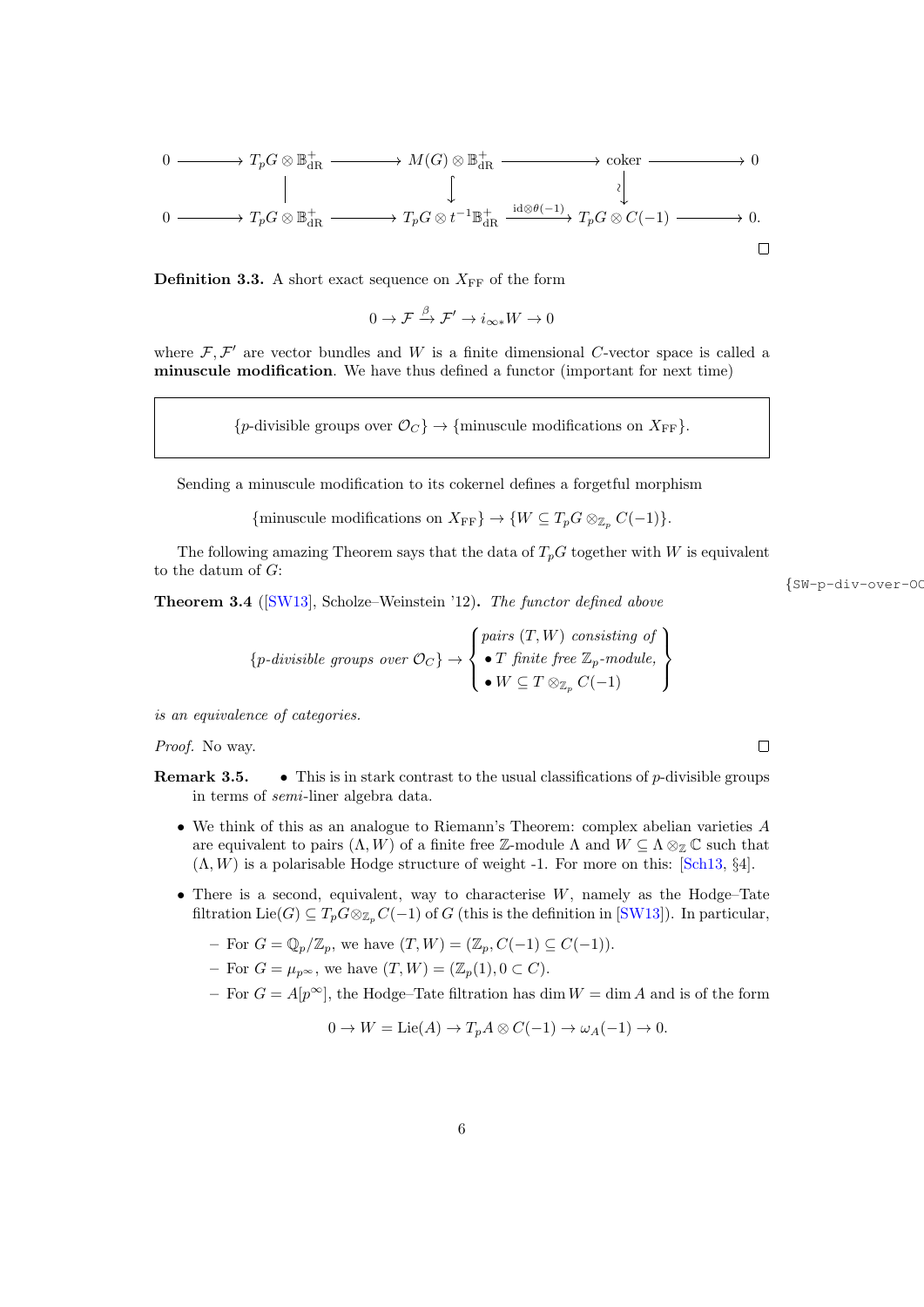## 4 modifications of vector bundles

Back to  $X_{\text{FF}}$ . Our next goal is to see that one can in fact reconstruct  $\mathcal{E}(G)$  from the trivial vector bundle  $T_p G \otimes \mathcal{O}_{X_{\text{FF}}}$  when given the data of the  $B^+_{\text{dR}}$ -lattice  $\Xi \subseteq T_p G \otimes_{\mathbb{Z}_p} B_{\text{dR}}$  from Prop. [2.3.](#page-3-1) By the second part of the proposition, for this to work, the lattice must satisfy

$$
T_pG \otimes_{\mathbb{Z}_p} \mathbb{B}_{\mathrm{dR}}^+ \subseteq \Xi \subseteq t^{-1}(T_pG \otimes_{\mathbb{Z}_p} \mathbb{B}_{\mathrm{dR}}^+).
$$

Definition 4.1. Such a lattice is called a minuscule lattice.

We note that taking the image under  $\theta$  defines an equivalence

 $\{\text{minuscule lattices in } T_pG\otimes_{\mathbb{Z}_p}\mathbb{B}^+_{\mathrm{dR}}\}\rightarrow\{\text{sub-}C\text{-vector spaces of }T_pG\otimes_{\mathbb{Z}_p}C(-1)\}$ 

(and in particular, one can also state Theorem [3.4](#page-5-0) in terms of minuscule  $B_{\mathrm{dR}}^+$ -lattices).

The idea is that this gives "infinitesimal information at  $\infty$ " that one use to extend F to a new vector bundle over all of  $X_{\text{FF}}$ . This hinges on the following algebra fact:

**Lemma 4.2** (Beauville–Laszlo). Let A be a Noetherian ring and let  $f \in A$ . Consider the completion  $\widehat{A} := \varprojlim_{n \in \mathbb{N}} A/f^n$ . Then the natural functor

$$
A-\text{Mod}\to A[\frac{1}{f}]-\text{Mod}\times_{\widehat{A}[\frac{1}{f}]-\text{Mod}}\widehat{A}-\text{Mod}
$$

$$
M\mapsto (M[\frac{1}{f}],\widehat{M},\text{can})
$$

is an equivalence of categories. Moreoever, it restricts to an equivalence of categories on finite projective modules.

Here the category on the right is given by triples  $(N_1, N_2, \alpha)$  where  $N_1$  is an  $A[\frac{1}{f}]$ -module,  $N_2$  is an  $\widehat{A}$ -module, and  $\alpha$  is an  $\widehat{A}[\frac{1}{f}]$ -linear isomorphism

$$
\alpha:N_1\otimes_{A[\frac{1}{f}]}\widehat{A}[\frac{1}{f}]\rightarrow N_2\otimes_{\widehat{A}}\widehat{A}[\frac{1}{f}].
$$

The functor is given by sending  $M \mapsto (M[\frac{1}{f}], \widehat{M}, \text{can}).$ 

*Proof.* We explain how the inverse is constructed: Let  $(N_1, N_2, \alpha)$  be an object in the RHS. We define  $M$  as the kernel of the natural map

$$
0 \to M \to N_1 \oplus N_2 \xrightarrow{\alpha, -id} N_2 \otimes_{\widehat{A}} \widehat{A}[\frac{1}{f}].
$$

Exercise in commutative algebra: This defines an inverse. Hint: Use the exact sequence

$$
0 \to A \to A[\frac{1}{t}] \times \widehat{A} \to \widehat{A}[\frac{1}{f}] \to 0
$$

and the fact that  $A \to A[\frac{1}{t}] \times \widehat{A}$  is faithfully flat (flatness uses A Noetherian).

The statement about finite proj. modules follows by fpqc-descent along  $A \to A[\frac{1}{f}] \times \hat{A}$ .

The following Corollary explains what the Lemma means geometrically

**Corollary 4.3.** Let X be a Dedekind scheme and let  $x \in X$  be a closed point. Let  $\hat{X} :=$  $Spec(\hat{O}_{X,x}) \to X$  be the completion at x. Then the natural functor

$$
\text{Bun}_X \to \text{Bun}_{X \setminus \{x\}} \times_{\text{Bun}_{\widehat{X} \setminus \{x\}}} \text{Bun}_{\widehat{X}}
$$

is an equivalence of categories.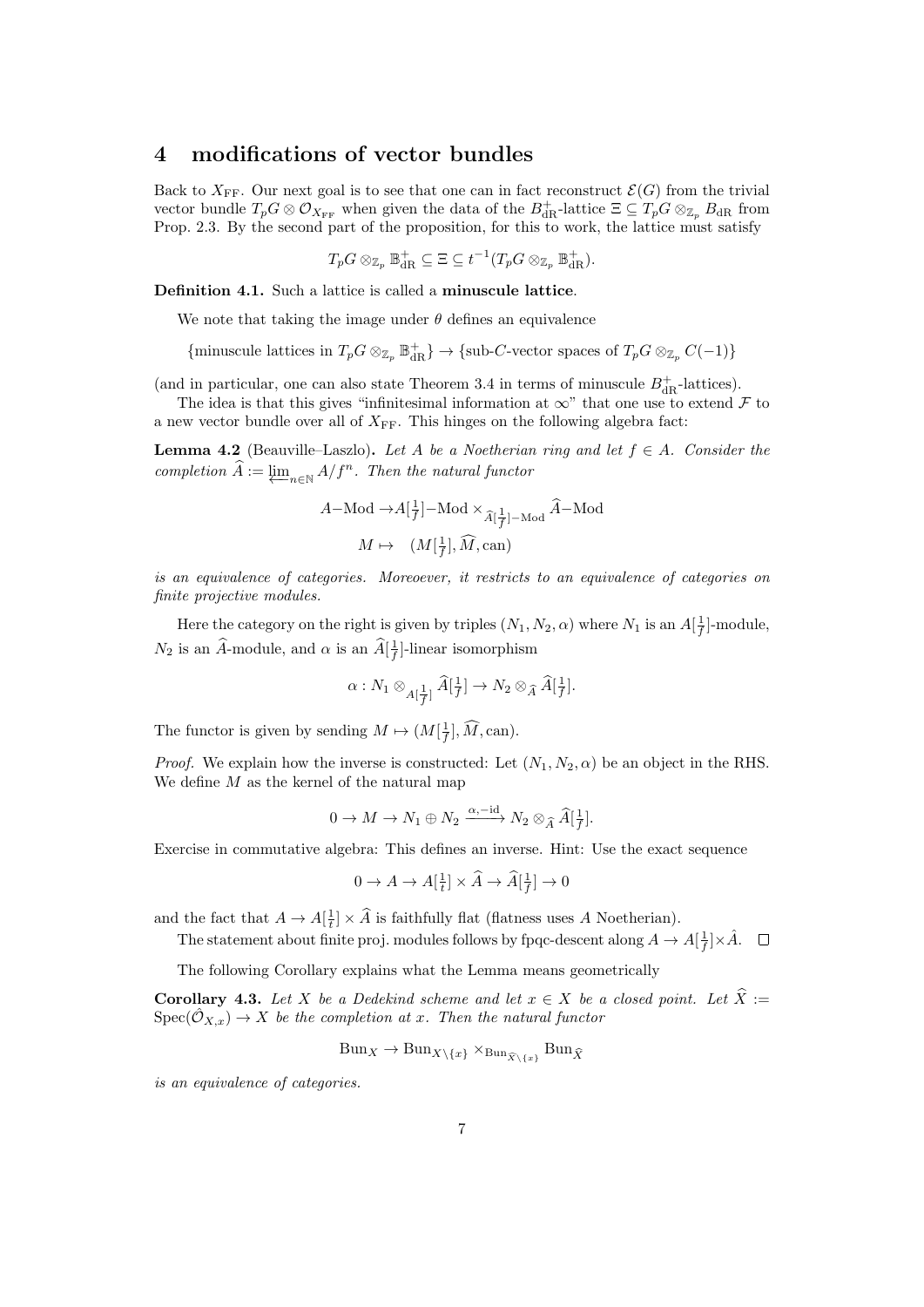[draw some picture]

*Proof.* By passing to an open neighbourhood of x, we can without loss of generality assume that X is affine. After shrinking  $X = \text{Spec}(A)$  if necessary, x is cut out by a single  $f \in A$ since  $X$  is Dedekind, and we can apply Beauville–Laszlo.  $\Box$ 

Definition 4.4. A (finite free) Breuil–Kisin–Fargues module (BKF-module) is a finite free  $\mathbb{A}_{\mathrm{inf}}\text{-}\mathrm{mod}$ ule  $M$ together with an $\mathbb{A}_{\mathrm{inf}}\text{-}\mathrm{linear}$ isomorphism

$$
\varphi_M : \varphi^* M[\tfrac{1}{\varphi(\xi)}] \xrightarrow{\sim} M[\tfrac{1}{\varphi(\xi)}]
$$

**Theorem 4.5** (Fargues,  $\text{SW}$ , Thm 14.1.1). The following categories are equivalent:

- 1. Breuil–Kisin–Fargues modules,
- 2. Quadruples  $(F, \mathcal{F}', \beta, T)$  consisting of vector bundles  $F, \mathcal{F}'$  on  $X_{\text{FF}}$  such that  $\mathcal F$  is trivial,  $\beta : \mathcal{F}|_{X_{FF} \setminus \{\infty\}} \to \mathcal{F}'_{|X_{FF} \setminus \{\infty\}},$  and  $T \subseteq H^0(X_{FF}, \mathcal{F})$  is a  $\mathbb{Z}_p$ -lattice,
- 3. Pairs  $(T, \Xi)$  where T is a finite free  $\mathbb{Z}_p$ -module and  $\Xi \subseteq T \otimes_{\mathbb{Z}_p} B_{\mathrm{dR}}$  is a  $B_{\mathrm{dR}}^+$ -lattice.

This restricts to an equivalence of categories

- 1. BKF-modules such that  $M \subseteq \varphi_M(M) \subseteq \frac{1}{\varphi(\xi)}M$ ,
- 2. Quadruples for which  $\beta$  extends to a minuscule modification,
- 3. Pairs where Ξ is minuscule,
- 4. p-divisible groups over  $\mathcal{O}_C$ .

Proof. We first show that 2 and 3 are equivalent:

Recall that  $H^0(X_{FF}, \mathcal{O}_{X_{FF}}) = \mathbb{Q}_p$ . Consequently, the category of trivial vector bundles on  $X_{\text{FF}}$  is equivalent to the category of finite dimensional  $\mathbb{Q}_p$  vector space via the functors

$$
\mathcal{F} \mapsto H^0(X_{\text{FF}}, \mathcal{F}) \tag{2}
$$

$$
V \otimes_{\mathbb{Q}_p} \mathcal{O}_{X_{\text{FF}}} \leftarrow V. \tag{3}
$$

Under this equivalence, the datum of  $T \subseteq H^0(X_{\text{FF}}, \mathcal{F})$  corresponds to a  $\mathbb{Z}_p$ -lattice  $T \subseteq V$ . We now apply Beauville–Laszlo glueing to the diagram

$$
\begin{array}{ccc}\mathrm{Spec}(B^+_{\mathrm{dR}}) & \xrightarrow{\iota_\infty} & X_{\mathrm{FF}} \\ \uparrow & & \uparrow \\ \mathrm{Spec}(B_{\mathrm{dR}}) & \xrightarrow{\iota_\infty, \eta} & X_{\mathrm{FF}} \setminus \{\infty\} \end{array}
$$

Starting with  $(\mathcal{F}, \mathcal{F}', \beta, T)$ , we now have an isomorphism

$$
\iota_{\infty,\eta}^*\beta:T\otimes_{\mathbb{Z}_p}B_{\mathrm{dR}}=i_{\infty,\eta}^*(T\otimes_{\mathbb{Z}_p}\mathcal{O}_{X_{\mathrm{FF}}\backslash\{\infty\}})=\iota_{\infty,\eta}^*\mathcal{F}_{|X_{\mathrm{FF}}\backslash\{\infty\}}\stackrel{\beta}{\to}i_{\infty,\eta}^*\mathcal{F}'_{|X_{\mathrm{FF}}\backslash\{\infty\}}
$$

and we can define  $\Xi$  as the preimage of  $H^0(\text{Spec}(B_{\text{dR}}^+), \iota^*_{\infty} \mathcal{F}').$ 

Conversely, given  $(T, \Xi)$ , we obtain a vector bundle  $\mathcal{F}'$  on  $X_{\text{FF}}$  by extending

$$
\iota_{\infty,\eta}^* \mathcal{F}_{|X_{\text{FF}}\setminus\{\infty\}} = T \otimes_{\mathbb{Z}_p} B_{\text{dR}}
$$

according to the  $B_{\mathrm{dR}}^+$ -sublattice  $\Xi \subseteq T \otimes_{\mathbb{Z}_p} B_{\mathrm{dR}}$ .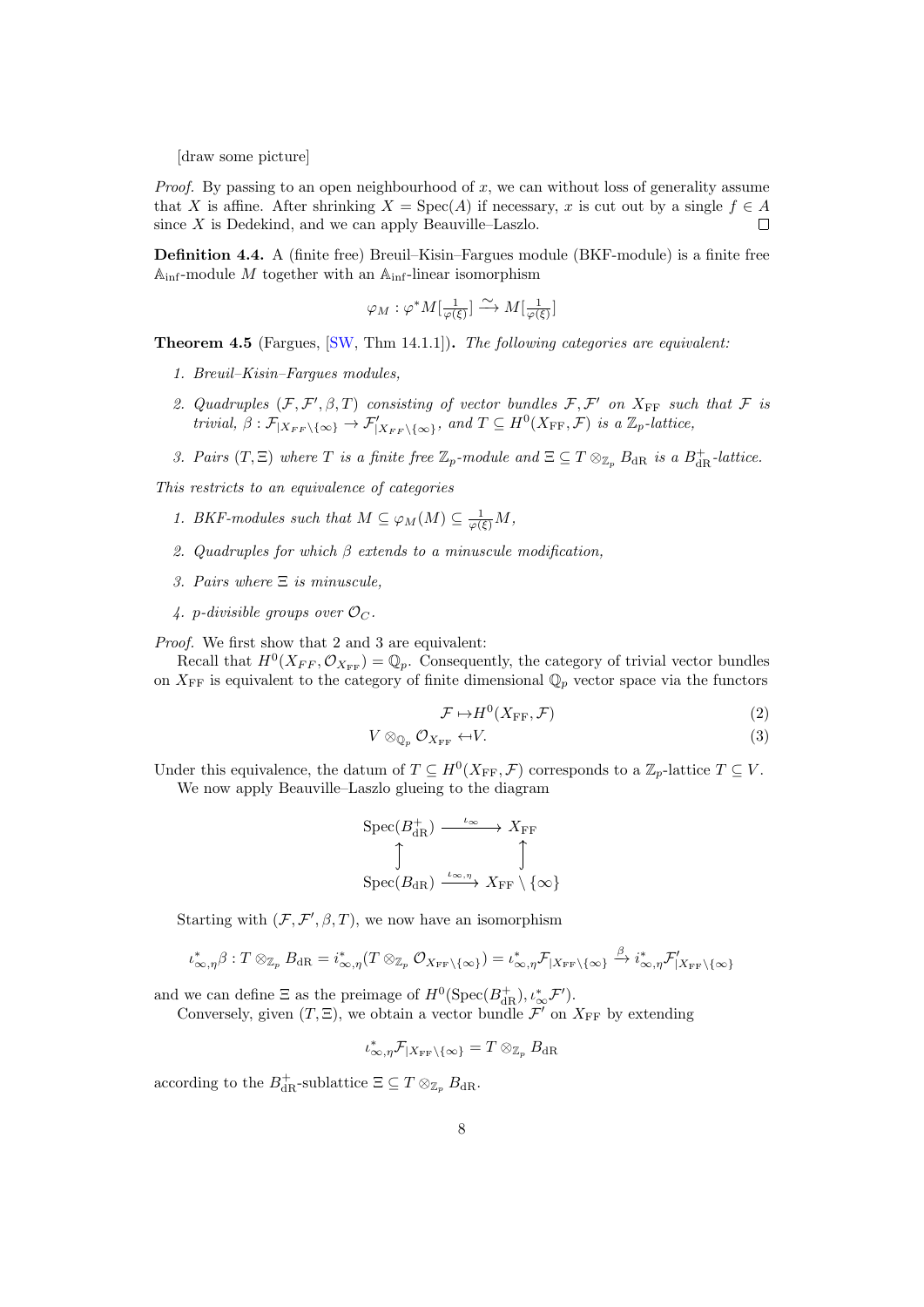$$
\Xi =: \iota_{\infty}^* \mathcal{F}' \longleftrightarrow \exists \mathcal{F}'
$$
  
\n
$$
\downarrow
$$
  
\n
$$
T \otimes_{\mathbb{Z}_p} B_{\mathrm{dR}} \longleftrightarrow T \otimes_{\mathbb{Z}_p} \mathcal{O}_{X_{\mathrm{FF}} \setminus {\{\infty\}}} \qquad \text{via } \beta.
$$

These two constructions are mutually inverse by Beauville–Laszlo.

1)⇒ 3) Given a BKF-module, we can associate to it a pair  $(T, \Xi)$  by sending

$$
M \mapsto \big(T = (M \otimes_{A_{\inf}} W(C^{\flat}))^{\varphi_M \otimes \varphi = 1}, \Xi = M \otimes_{A_{\inf}} \mathbb{B}_{\mathrm{dR}}^+ \big).
$$

One can check that  $T \otimes_{\mathbb{Z}_p} \mathbb{B}_{dR} = M \otimes_{A_{inf}} \mathbb{B}_{dR}$ , so  $\Xi$  really defines a lattice (in fact, this is already true over the much smaller ring  $\mathbb{A}_{\text{inf}}[\frac{1}{\mu}]$  where  $\mu = [\epsilon] - 1$ ) see [\[BMS,](#page-9-0) Lemma 4.26].

 $(2) \Rightarrow 1$ ) (sketch) Conversely, given  $\mathcal{F}'$  we get the associated BKF-module using the adic Fargues–Fontaine curve (which we didn't discuss). There is an analytic adic space

$$
\mathcal{Y} = \text{Spa}(A_{\text{inf}}, A_{\text{inf}})(p[p^{\flat}] \neq 0)
$$

such that  $\chi_{FF} = \mathcal{Y}/\varphi^{\mathbb{Z}}$ . There is also a map  $\chi_{FF} \to X_{FF}$ . Pulling back along

$$
\mathcal{Y}\to\mathcal{X}_{FF}\to X_{\rm FF}
$$

we pick up a  $\varphi$ -action. By a Theorem of Kedlaya, any such a vector bundle on  $\mathcal Y$  comes from an  $A_{\text{inf}}$ -module M. The descent datum along  $\mathcal{Y} \to \mathcal{X}_{FF}$  is precisely the map  $\varphi_M$ .

The second part follows from the Theorem of Scholze–Weinstein. In fact, it turns out that one has  $M \otimes A_{\text{crys}} = M_{\text{crys}}(G)$ .  $\Box$ 

In summary, we have discussed functors

$$
\left\{\begin{aligned}\n & \text{p-divisible groups} \\
 &\text{over } \mathcal{O}_C\n \end{aligned}\right\} \rightarrow \quad \left\{\begin{aligned}\n & \text{minuscule modifications} \\
 & \text{of vector bundles on } X_{\text{FF}}\n \end{aligned}\right\}\n \xrightarrow{\sim} \left\{\begin{aligned}\n & \text{pairs } (T, \Xi) \text{ consisting of} \\
 &\bullet T \text{ finite free } \mathbb{Z}_p\text{-module,} \\
 &\bullet \Xi \subseteq T \otimes_{\mathbb{Z}_p} B_{\text{dR}}^+\n \end{aligned}\right\}
$$
\n
$$
G \quad \mapsto (T_p G \otimes_{\mathbb{Z}_p} \mathcal{O}_{X_{\text{FF}}}, \mathcal{E}(G), \beta_G, T_p G) \mapsto \quad (T_p G, \Xi).
$$

What is the Breuil–Kisin–Fargues module good for? In the case of  $G = A[p^{\infty}]$ , it is this thing that sees the crystalline realisation of G, namely  $H_{\text{crys}}^1(A_{\mathcal{O}_C/p}|A_{\text{crys}})$ . In this sense, the lattice in part 3 is from the Hodge-de Rham comparison.

In general, we can use BKF to recover the Dieudonné-module of the special fibre  $G_k$ :

**Proposition 4.6** ([\[SW,](#page-9-3) Cor 14.4.4.]). Assume that  $k = \mathcal{O}_C/\mathfrak{m}$  admits a natural splitting  $k \to \mathcal{O}_C^{\flat}$  (for example if  $C = \mathbb{C}_p$ , as then  $k = \overline{\mathbb{F}}_p$ ). This gives rise to a map  $\mathbb{A}_{\text{inf}} \to W(k)$ . The Dieudonné module associated to  $G_k$  is then  $M \otimes_{A_{inf}} W(k)$ .

(Without the intermediate step of BKF-modules, it's not clear how to associate a Dieudonne module to  $(T, \Xi)$ .)

#### 5 A glimpse on BMS1

In the case of  $G = A[p^{\infty}]$  coming from an abelian variety, the Breuil–Kisin–Fargues module  $M$  is an  $\mathbb{A}_{\text{inf}}$ -module that recovers both the crystalline cohomology

$$
H^1_{\text{crys}}(A_{\mathcal{O}_C/p}|A_{\text{crys}}) = M \otimes_{\mathbb{A}_{\text{inf}}} A_{\text{crys}}
$$